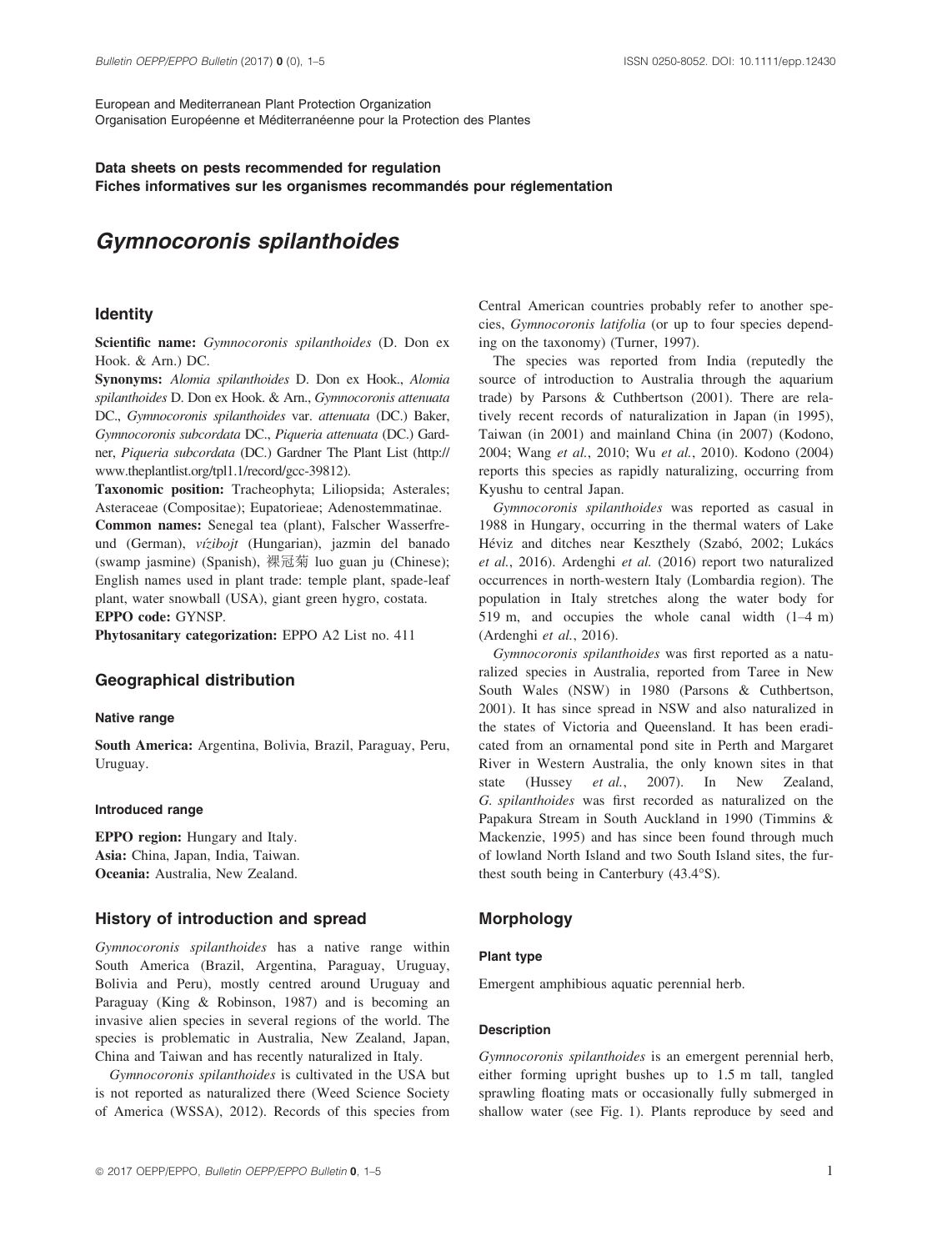vegetative fragmentation, with detached stems rooting at the nodes and thus forming new colonies. Stems are pale green (rarely reddish), either round or six- to eight-angled in cross section, erect or scrambling, up to 1.5 m long and 20 mm across, with hollow internodes, inflated and buoyant. Leaves lanceolate or ovate, opposite, 50–200 mm long 25–75 mm wide, serrate with wavy margins, veins pinnate. Submerged foliage usually entire but with wavy margins, petiolate, 10–70 mm long. Inflorescence glandular hairy, terminal, a cyme of capitula (flowerheads). Capitula discoid, with white (or pinkish) florets, 3.5–4 mm long, subtended by a single row of green involucral bracts, 15– 20 mm across, highly scented and very attractive to butterflies. Fruit is an achene, lacking a pappus, pale brown, slightly curved with prominent ribs, 1.2 mm long and 0.5 mm across (Parsons & Cuthbertson, 2001; New Zealand Plant Conservation Network, 2013; Ardenghi et al., 2016). Seed set variable, with 6–19% of florets producing seed (Vivian-Smith et al., 2005). Adventitious roots commonly developing on the nodes.

# Biology and ecology

#### General

Dense emergent beds of G. spilanthoides sprawling over shallow margins of water bodies limit the growth of submerged and other emergent plant species. These beds prevent wind-induced mixing of the water column, causing reductions in dissolved oxygen that may result in anoxia with serious effects on fish and invertebrate species. The plant also increases evapotranspiration, resulting in water loss. These dense plant beds can impede water flow, promoting flooding and also obstructing navigation and recreation (Parsons & Cuthbertson, 2001).

# **Habitats**

Within its introduced range, G. spilanthoides grows in wetlands, particularly degraded waterways (CRC for Australian Weed Management, 2003) forming marginal clumps on the edge of slow-flowing or still water bodies, also forming dense sprawling floating mats in rivers (including tidally influenced areas) and reservoirs, irrigation channels, ponds, lakes, canals and ditches. It also grows in marshes and swamps, especially where nutrient enriched (CRC for Australian Weed Management, 2003). Gymnocoronis spilanthoides established but did not persist in a rice field in Italy (Ardenghi et al., 2016).

#### Environmental requirements

In cooler parts of its introduced range, G. spilanthoides is a summer green, dying back to a perennial rootstock or to submerged plants, even under ice (New Zealand Plant Conservation Network, 2013, P Champion, Pers. Obs. (2016) National



Fig. 1 Gymnocoronis spilanthoides emerging from water body (image courtesy of Paul Champion).

Institute of Water and Atmospheric Research Ltd). Burnett (2008) cultivated G. spilanthoides in Hamilton, New Zealand (37.8°S) with water temperature fluctuations between 7 and 23°C. The author then manipulated temperatures either 2, 4 or 6°C above or below ambient temperatures (Burnett et al. 2007) in separate tanks all otherwise experiencing outdoor ambient conditions. Gymnocoronis spilanthoides survived all treatments and all measured growth parameters (stem number, height, percentage cover, biomass) increased with increasing temperature. All treatments apart from +6°C died off to basal rootstocks during winter. The southernmost naturalized G. spilanthoides population was the Waimakariri River margin in Canterbury, New Zealand (43.4°S). Ardenghi et al. (2016) reported Italian sites in the north-west (45.2°N) that experienced hot summers (monthly mean summer temperature approximately 30°C) and relatively cold winters (monthly mean January  $\leq -1$ °C). Seed set has been recorded at many New Zealand, Australian and Italian sites (Vivian-Smith et al., 2005; Panetta, 2010; New Zealand Plant Conservation Network, 2013; Ardenghi et al., 2016), with low numbers of seed set. However, germination rates were high over a range of fluctuating temperatures 5/15°C, 10/20–25/15°C or at 25°C (Vivian-Smith et al., 2005; Ardenghi et al., 2016). Seed bank persistence was estimated at more than 16 years until viability was reduced below 1%, but would be much shorter if exposed to daylight (Panetta, 2010). Some field sites are situated on tidally influenced rivers, but tolerance to salinity is unknown. Gymnocoronis spilanthoides has high growth rates under ideal conditions; a shoot growth of 150 mm per week was measured in New South Wales (Parsons & Cuthbertson, 2001).

# Natural enemies

There are no known natural enemies for G. spilanthoides within the EPPO region. Due to early management intervention in Australia and New Zealand, which has restricted the invasive range of the species, biological control has not been researched (Australian Government, 2016).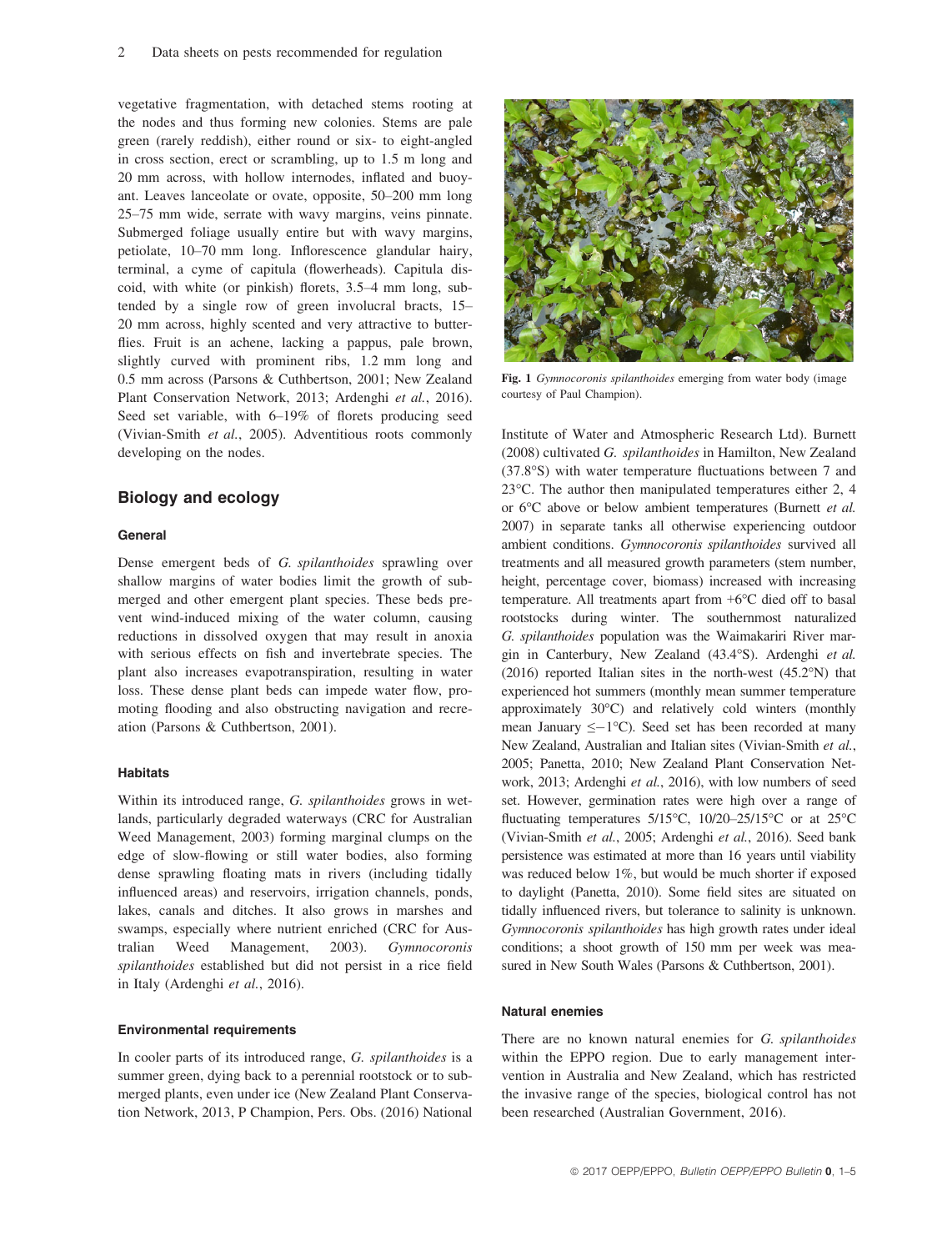

Fig. 2 Gymnocoronis spilanthoides encroaching into a rice field in Italy (Claudio Ballerini).

## Uses and benefits

Gymnocoronis spilanthoides is widely sold as an ornamental species within the EPPO region, including internet trade (Brunel, 2009; Ardenghi et al., 2016). The species is also sold/exchanged between aquarists. The Ornamental Aquatic Trade Association (UK based) carried out a survey with its members in August 2016 requesting information on the number and value of G. spilanthoides stock sold at in the calendar year for 2015. Thirty-three members responded to this survey and detailed that a total of 75 700 G. spilanthoides plants were sold in the UK in 2015 with a value of GBP 112 955.

The species is highly regarded as an ornamental pond plant as its flowers are very attractive to some butterflies, especially monarch butterflies in Australasia and the USA (Speichert & Speichert, 2007), and Kodono (2004) reports the plant is cultivated by butterfly enthusiasts in Japan. Kodono (2004) also reports the plant being promoted in Japan for water purification.

## Pathways for movement

Plants for planting is considered the main pathway for entry into the EPPO region. From this pathway, individual plants can be transferred to suitable habitats through either intentional introductions into the environment or unintentionally through the disposal of aquarium material.

Consideration can be given to river systems within the EPPO region which are connected to countries outside the EPPO region. It is possible that the use of recreational equipment (e.g. fishing or canoeing gear) could spread the species, particularly as seeds or seedlings, although this is not likely to be significant pathway at present given the rarity of the plant within the EPPO region. However, there are campaigns within the European Union (EU) to raise awareness of the movement of invasive alien plants by this pathway. For example, the 'Check, Clean and Dry' campaign in Great Britain highlights the need to inspect and treat recreational material following use.

# Impact

## Effects on plants

CRC for Australian Weed Management (2003) states that G. spilanthoides threatens biodiversity and causes other environmental damage. Although only in the early stages of establishment, this weed has the potential to seriously degrade Australia's ecosystems. Because G. spilanthoides grows very quickly, it can rapidly cover water bodies with a floating mat, excluding other plants and the animals that rely on them. Water quality may decline if large amounts of the plant die off and rot under water.

#### Environmental and social impact

Gymnocoronis spilanthoides has been recorded as colonizing a rice field in Italy (Ardenghi et al., 2016) and this could have potential economic impacts relating to crop yields unless managed (Fig. 2). The effects of flooding will potentially be made much worse because infestations block drainage channels – although financial figures for this are lacking. Recreational activities (e.g. by preventing access to the water body), irrigation and navigation may also be affected (Parsons & Cuthbertson, 2001).

# **Control**

Manual control has been successful in reducing small infestations of G. spilanthoides, either by hand removal, raking or drainage machinery (Parsons & Cuthbertson, 2001). Plants may be disposed of by drying and burning (CRC for Australian Weed Management, 2003). Care is required not to leave plant fragments that can regenerate into new plants or be spread by water movements to new locations (van Oosterhout, 2010). Re-establishment from seed germination is likely once the plant becomes established in a wetland or aquatic site, requiring follow-up control for many years (Panetta, 2010). In Lake Biwa (Japan) a concerted hand removal programme has resulted in a decrease in abundance and area occupied by G. spilanthoides over 3 years, with eradication anticipated in the near future (Kaneko, 2012).

Glyphosate has been found to give poor control of G. spilanthoides (Sainty & Jacobs, 2003), with this herbicide poorly translocating into below-ground or underwater parts and in many cases being adsorbed onto the silt coating plants (P. Champion, 2016, pers. obs.). The selective broad-leaf herbicide metsulfuron-methyl does provide good control and has been permitted for minor use on the species in aquatic situations in Australia (van Oosterhout, 2010; New South Wales Department of Primary Industries, 2014) and New Zealand where the majority of field sites of G. spilanthoides have been eradicated using this herbicide (Champion et al., 2002; Champion & Clayton, 2003).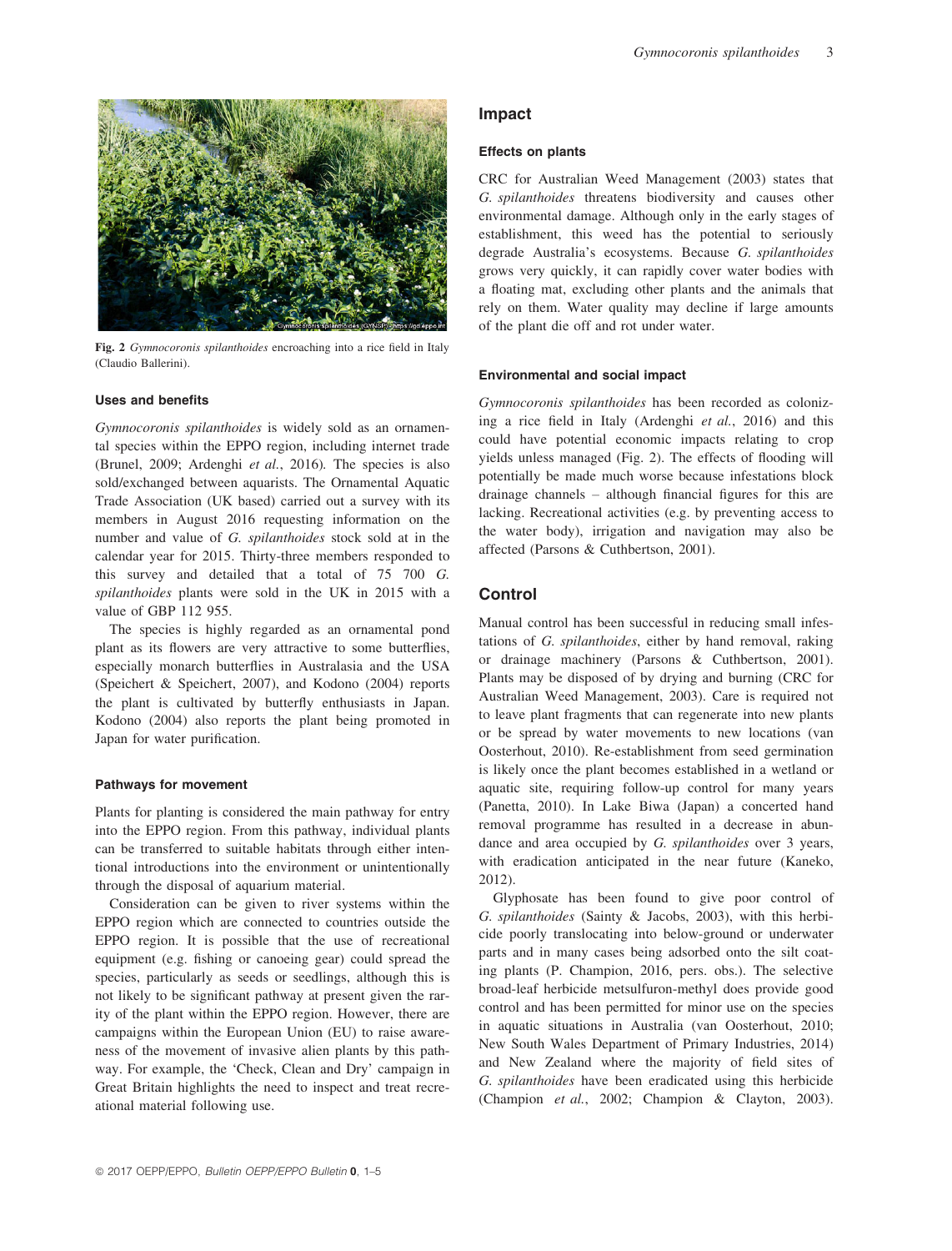Products should be used following the instructions on the label and in line with the relevant plant protection product regulations.

# Regulatory status

Europe (overall): G. spilanthoides was included on the EPPO 'Alert List' in 2009. It was removed from this list and transferred to the 'Observation List' in 2012. Gymnocoronis spilanthoides was also assessed under an alltaxa horizon scanning exercise designed to help prioritize risk assessments for the 'most threatening new and emerging invasive alien species' in Europe (Roy et al., 2015); G. spilanthoides scored 625 representing a high probability of arrival, establishment, spread and threat to biodiversity and associated ecosystem services across the EU within the next 10 years. In 2016, G. spilanthoides was identified as a priority for risk assessment within the requirements of Regulation 1143/2014 (Branquart et al., 2016; Tanner et al., 2017). A subsequent pest risk analysis concluded that G. spilanthoides had a high phytosanitary risk to the endangered area (EPPO, 2017) and was added to the EPPO A2 List of pests recommended for regulation. At the time of publishing, G. spilanthoides is being considered for inclusion on the EU list of Union concern.

Gymnocoronis spilanthoides is designated as an invasive alien species according to the Invasive Alien Species Act of Japan (Muranaka et al., 2005).

In New Zealand, G. spilanthoides is listed on the National Plant Pest Accord prohibiting it from sale and commercial propagation and distribution, and it is declared an unwanted organism under the Biosecurity Act 1993 (Hicks, 2001). It is subjected to eradication programmes by regional councils throughout its New Zealand range (Champion et al., 2014). It is listed as an Environmental Weed by Howell (2008).

In Australia, G. spilanthoides is on the Federal Alert List for Environmental Weeds, a list of 28 non-native plants that threaten biodiversity and cause other environmental damage. Although only in the early stages of establishment, these weeds have the potential to seriously degrade Australia's ecosystems. It is subject to statutory management in most Australian states including New South Wales, Queensland, South Australia, Western Australia, Tasmania and Lord Howe Island (Parsons & Cuthbertson, 2001). Csurhes & Edwards (1998) evaluated this species as a potential environmental weed, with a low probability of achieving eradication.

Gymnocoronis spilanthoides is not on the Federal or any state Noxious Weed list (USDA National Resources Conservation Service 2016).

# Acknowledgements

This datasheet is an output of DG Environment, LIFE funding under the project LIFE15 PRE-FR 001: Mitigating the threat of invasive alien plants in the EU through pest risk analysis to support the EU Regulation 1143/2014. The datasheet was produced following an expert working group that risk analysed G. spilanthoides for the EPPO region in October 2016. The composition of the expert working group was: D. Chapman (Centre for Ecology and Hydrology, UK), A. Petroeschevsky (Australia), D. Lieurance (University of Florida, US), P. Champion (National Institute of Water and Atmospheric Research, NZ), A. Hussner (University of Dusseldorf, DE), J. van Valkenburg (National Plant Protection Organization, NL), R. Tanner (EPPO).

## **References**

- Ardenghi NMG, Barcheri G, Ballerini C, Cauzzi P & Guzzon F (2016) Gymnocoronis spilanthoides (Asteraceae, Eupatorieae), a new naturalized and potentially invasive aquatic alien in S Europe. Willdenowia 46, 265–273.
- Australian Government (2016) Weeds in Australia: Gymnocoronis spilanthoides. [http://www.environment.gov.au/cgi-bin/biodiversity/](http://www.environment.gov.au/cgi-bin/biodiversity/invasive/weeds/weeddetails.pl?taxon_id=12850) [invasive/weeds/weeddetails.pl?taxon\\_id=12850](http://www.environment.gov.au/cgi-bin/biodiversity/invasive/weeds/weeddetails.pl?taxon_id=12850) [accessed on 9 September 2016]
- Branquart E, Brundu G, Buholzer S, Ehret P, Fried G, Starfinger U et al. (2016) A prioritization process for invasive alien plant species compliant with Regulation (EU) No. 1143/2014. EPPO Bulletin 46, 603–617.
- Burnett DA (2008) Assessment of potentially invasive aquatic plants under modified temperature regimes. Auckland University, Unpublished PhD thesis. 224 pp.
- Burnett DA, Champion PD, Clayton JS & Ogden J (2007) A system for investigation of the temperature responses of emergent aquatic plants. Aquatic Botany 86, 187–190.
- Brunel S (2009) Pathway analysis: aquatic plants imported in 10 EPPO countries. European and Mediterranean Plant Protection Organization Bulletin 39, 201–213.
- Champion PD & Clayton JS (2003) The evaluation and management of aquatic weeds in New Zealand. In Plant Invasions: Ecological Threats and Management Solutions (Eds Child L, Brock JH, Brundu G, Prach K, Pysek P, Wade PM & Williamson M), pp. 429–434. Backhuys Publishing, Leiden (NL).
- Champion PD, Rowe D & Clayton JS (2002) Lake Manager Handbook: Alien Invaders. [https://www.mfe.govt.nz/sites/default/file](https://www.mfe.govt.nz/sites/default/files/lm-alien-invaders-jun02.pdf) [s/lm-alien-invaders-jun02.pdf](https://www.mfe.govt.nz/sites/default/files/lm-alien-invaders-jun02.pdf) [accessed on 8 September 2016]
- Champion PD, de Winton MD & Clayton JS (2014) A risk assessment based proactive management strategy for aquatic weeds in New Zealand. Management of Biological Invasions 5, 233–240.
- CRC for Australian Weed Management (2003) Senegal tea plant Gymnocoronis spilanthoides weed management guide. [http://www.e](http://www.environment.gov.au/biodiversity/invasive/weeds/publications/guidelines/alert/pubs/g-spilanthoides.pdf) [nvironment.gov.au/biodiversity/invasive/weeds/publications/guideline](http://www.environment.gov.au/biodiversity/invasive/weeds/publications/guidelines/alert/pubs/g-spilanthoides.pdf) [s/alert/pubs/g-spilanthoides.pdf](http://www.environment.gov.au/biodiversity/invasive/weeds/publications/guidelines/alert/pubs/g-spilanthoides.pdf) [accessed on 3 September 2016]
- Csurhes S & Edwards R (1998) National weeds program: potential environmental weeds in Australia. Candidate species for preventative control. [http://www.environment.gov.au/biodiversity/invasive/weeds/](http://www.environment.gov.au/biodiversity/invasive/weeds/publications/books/pubs/potential.pdf) [publications/books/pubs/potential.pdf](http://www.environment.gov.au/biodiversity/invasive/weeds/publications/books/pubs/potential.pdf) [accessed on 5 September 2016]
- EPPO (2017) Pest Risk Analysis Gymnocoronis spilanthoides. EPPO, Paris (FR). [https://www.eppo.int/INVASIVE\\_PLANTS/ias\\_plants.htm](https://www.eppo.int/INVASIVE_PLANTS/ias_plants.htm) [accessed on 11th November 2017]
- Hicks G (2001) Department of conservation unwanted organism declaration: Gymnocoronis spilanthoides 31 July 2001.